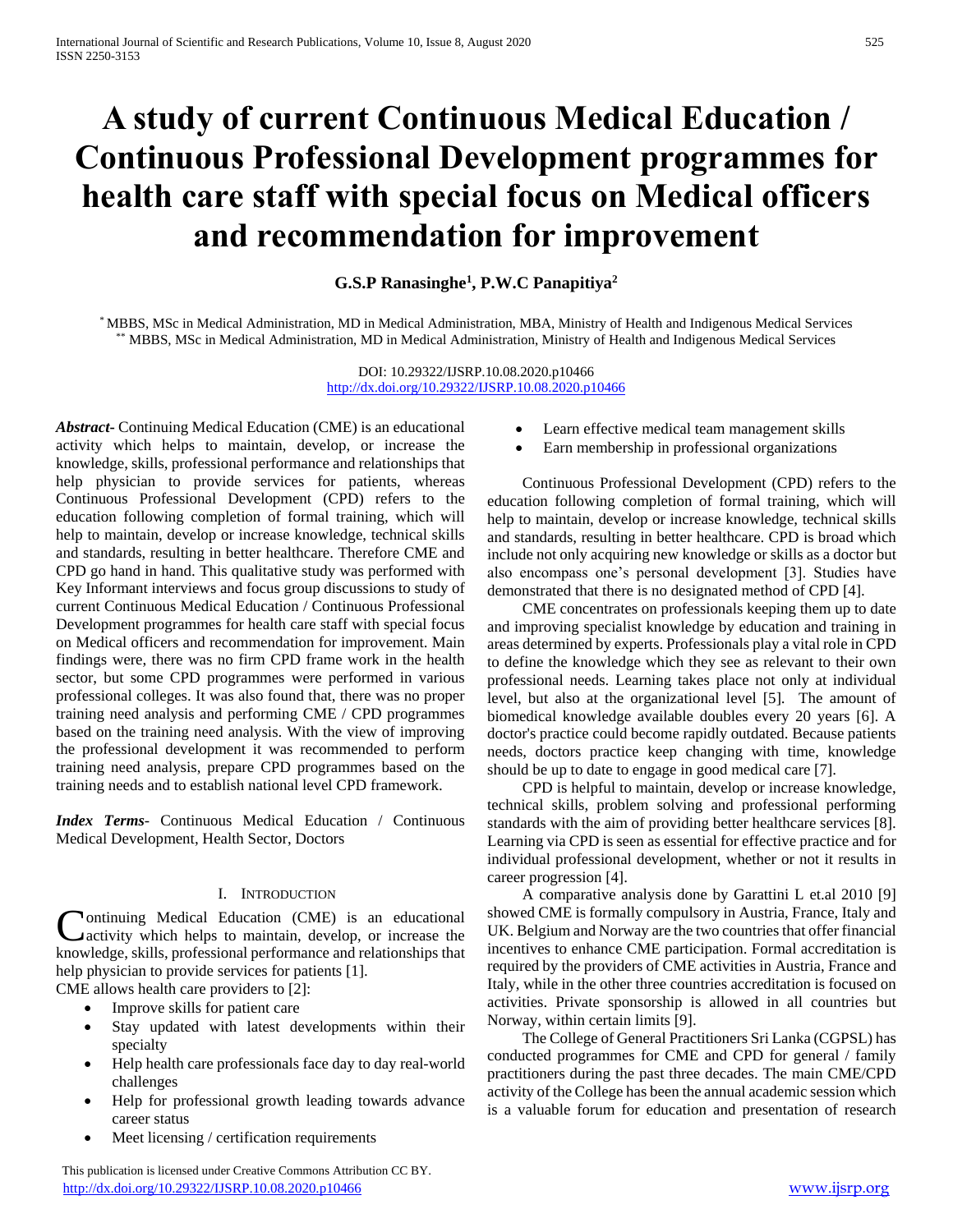work [10]. CME / CPD programmes mainly conducted by Sri Lanka Medical Association (SLMA) and other colleges.

#### II. METHODOLOGY

 Objective of the study was to identify, current Continuous Medical Education programmes for Medical officers and recommendation for improvement. Study was done in Sri Lanka in relation to public health sector. Methods used in the study were Key Informant Interviews, Focus Group Discussions, literature review, reviewing secondary data. Key Informant Interviews done with the key officials in the health sector and Focus Group Discussions with the medical officers.

## III. RESULTS

 There were no CPD framework in Sri Lanka and the Continuous Medical Education & Continuous Professional Development programmes were not regularly conducted and streamlined with limited coverage without covering the entire country. Majority of the professional colleges were not uniformly involved in the CME & CPD programmes. It was observed that poor participation of Medical Professionals for CME and CPD activities. There were no mandatory requirements participating in the CME & CPD programmes in the current system. Many colleges performed CME / CPD programmes individually linking with their annual academic sessions. But these programmes were focused for their specialty. When it comes to areas in CME & CPD some areas in the medical profession are not much covered, whereas certain areas are well covered from CME & CPD programmes (e.g. Cardio Respiratory Resuscitation programmes). There was no training need analysis or national training programme for each category of staff in the health sector depending on the training need analysis. It was also found that there were no accreditations or evaluations processes for these CPD programmes carried out.

## IV. DISCUSSION

 Continuous Medical Education / Continuous Professional Development, is important to medical professional to keep their knowledge and skills up to date in this changing world and also it observed that, currently there are many transitions taking place in the country, namely demographic, technological, economical transitions etc. Since there is no mandatory requirement for CME / CPD programmes, it is essential to mandate these programmes with the view of improving their knowledge and skills in their professional carrier. These CME / CPD programmes should give opportunity to earn CPD points. These CPD points should link with for various evaluation e.g. transfers, promotions scholarships etc. Country should have a National CPD frame work in each sector, especially in the health sector.

#### V. CONCLUSION

 CPD programmes are lacking in the Health system in Sri Lanka, but there are few CPD programmes carried out by

professional colleges and Sri Lanka Medical Association. Although these programmes are conducted, it is not done in an organized manner. There have been many attempts to develop CPD frame work in Sri Lanka but the effort was not successful. In this study there were gaps found in CPD and CME programmes in Sri Lankan health system. Based on this study it can be recommended following recommendations to a country to streamline CPD / CME programmes for professional development and ultimately aiming the improvement of health system.

#### VI. RECOMMENDATIONS

- 1. Establish a national level CPD frame work for a country.
- 2. Conduct a national Training needs analysis for each category.
- 3. Establish a national CPD programmes for each category of staffs in the health sector depending on training need analysis.
- 4. Establish a human resource database and incorporate CPD programmes points gained by individuals to this human resource database for future usage.
- 5. A policy decision in mandating CME / CPD programmes in professionals carrier.
- 6. Usage of CPD points for evaluation (annual increment, transfers etc.) and awarding rewards for professionals (promotions, scholarships etc.).

#### **REFERENCES**

- [1] CME Content: Definition and Examples | ACCME [Internet]. Accme.org. [cited 4 June 2020]. Available from: http://www.accme.org/requirements/accreditation-requirements-cmeproviders/policies-and-definitions/cme-content-definition-and-examples
- [2] Swanson A. The Importance of Continuing Medical Education | Lockton Health [Internet]. Lockton Health Professional Liability Insurance. 2018 [cited 4 June 2020]. Available from: http://locktonmedicalliabilityinsurance.com/importance-continuingmedical-education/
- [3] Epa SS. National CPD certificate: Information and Guidance Book. Colombo: Sri Lanka Medical Association; 2010.
- [4] Schostak J, Davis M, Hanson J, et al. Effectiveness of Continuing Professional Development project: A summary of findings. Med Teach. 2010; 32(7):586-92. doi: http://dx.doi.org/10.3109/0142159X.2010489129
- [5] Brigley S, Young Y, Little johns P, McEwen J. Continuing education for medical professionals: a reflective model. Postgrad Med J. 1997; 73(855):23- 6. doi: http://dx.doi.org/10.1136/pgmj.73.855.23
- [6] Stewart GD, Teoh KH, Pitts D, Garden OJ, Rowley DI. Continuing Professional Development for Surgeons. Surgeon.2008; 6(5): 288-92. doi: http://dx.doi.org/10.1016/S1479-666X(08)80053-4
- [7] Epa SS. CPD Certification of Sri Lankan doctors. Ceylon Med J. 2005; 50(2):76-8.
- [8] Davis N, Davis D, Bloch R. Continuing medical education: AMEE Education Guide No 35. Med Teach. 2008; 30(7):652-66. doi: http://dx.doi.org/10.1080/01421590802108323
- [9] Garattini, L., Gritti, S., De Compadri, P. and Casadei, G. (2010). Continuing Medical Education in six European countries: A comparative analysis. Health Policy, 94(3), pp.246-254.
- [10] Cgpsl.org. (2018). About us | College of General Practitioners of Sri Lanka. [online] Available at: http://cgpsl.org/about-us/ [Accessed 11 Mar. 2018].